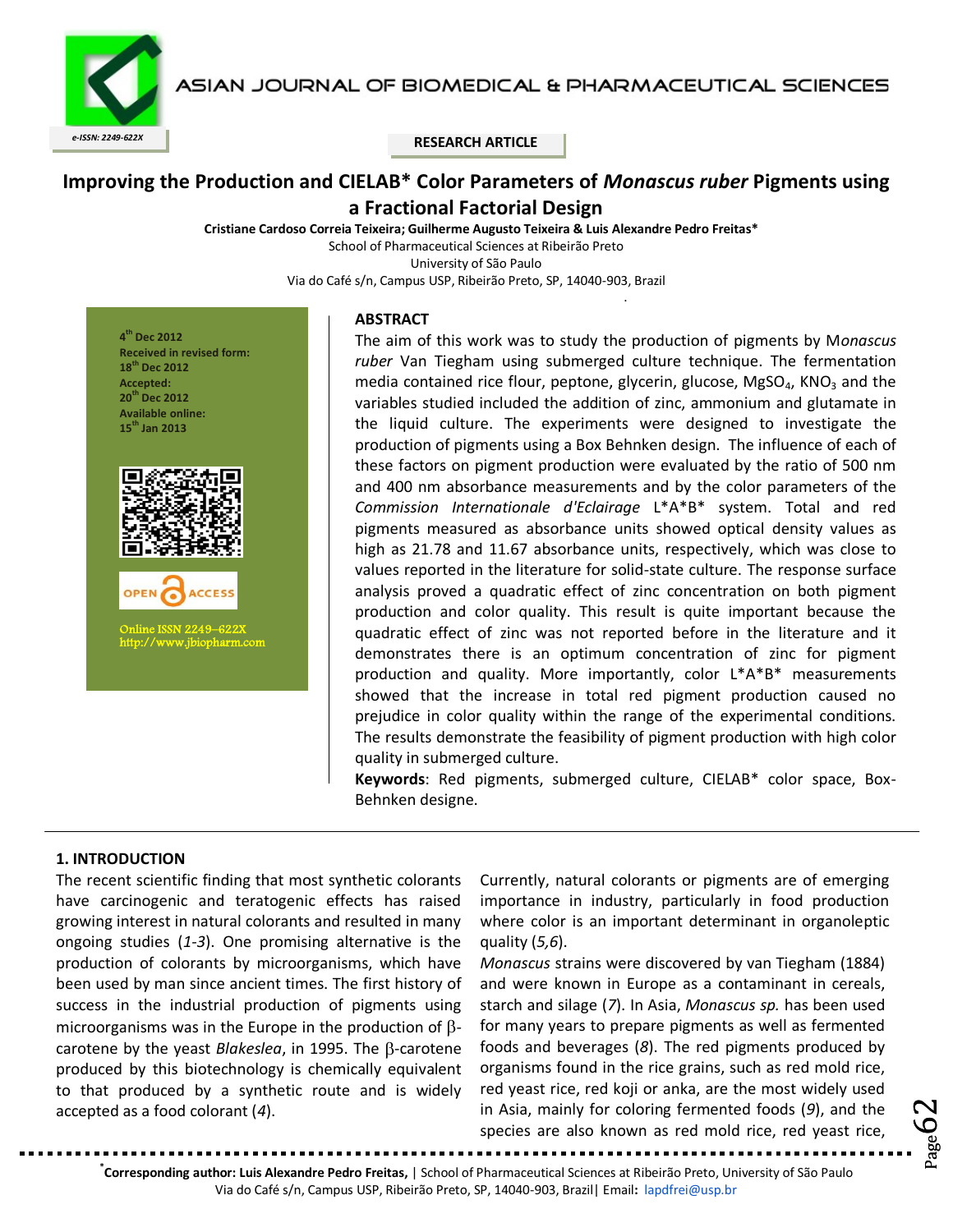red koji or anka (*10-12*). Red mold rice is now used as a popular natural colorant and a dietary supplement worldwide (*13*). Although it has no industrial application, its secondary metabolites have anticholesteremic and antibacterial activities (*14-17*), which makes red mold rice a valid functional food candidate (17)

The coloring components obtained from *Monascus sp*. include at least six chemicals: rubropunctamine and monascorubramine (red-colored); rubropunctatin and monascorubrin (orange-colored); and monascin and ankaflavin (yellow-colored). These pigments are liposoluble and unstable under conditions of extreme pH (<2 and >14), heat or light (*19*). These pigments are present as a mixture in fermentation broth, and the isolation of red, orange and yellow pigments is not economically feasible, although the red pigments have the highest commercial value (*20-21*). The changing proportions of these main chemicals may give the different colors or shades to this natural pigment.

Some studies have been carried out to increase the red pigment production by *Monascus ruber* (*6,9,22,23*), since this monascus strain does not produce citrinin (24, 25). However, the majority of these reports used solid fermentation. In solid state fermentation, the red pigment production is supposedly greater than liquid state fermentation due to the diffusion of intracellular pigments in the solid matrix, which could increase the economic viability of this method (5, *26*). However, yields of red pigments are still too low to allow industrial scale production (*27*). Therefore, red pigment production by *Monascus ruber* in submerged culture is an interesting alternative (*28*). Submerged culture fermentation is widely applied in industrial biotechnology due to its reliable homogenization, allowing uniform conditions for the microorganism growth and fine control of culture factors such as pH, dissolved oxygen, temperature, agitation speed and nutrient concentration (*22,27*).

The aim of the present work was to investigate the effects of culture media additives on the production and ratio of red and yellow pigments by M*onascus ruber* Van Tiegham in submerged culture using response surface methodology. The pigment production was characterized by the final yield of red pigments, and the red-to-yellow pigment ratios were determined spectrophotometrically and by using the CIELAB\* color space measurements. The experiments were carried out following a factorial design (Box-Behnken), and data were analyzed by response surface methodology.

# **2. MATERIAL AND METHODS**

## *Microorganisms, culture media and conditions*

The strain of *Monascus ruber* van Tiegham (alt. *Basipetospora rubra* Cole & Kendrick), Tax (79, 373), supplied by Fundação André Tosello de Pesquisa e

Tecnologia (Campinas, Brazil), was preserved by spore growth in PDA medium with immobilization in silica beads and further drying under vacuum. The silica-immobilized strain was stored at 4ºC. Before transfer to fermentation flasks, *M. ruber* was seed cultured by extracting from silica using PDA medium and cultivated for 10 days. The inocula was prepared by homogenizing 16.8 g of *Monascus* mycelia wet mass in 10 mL of sterilized distilled water, followed by filtration in a sterilized cloth, which yield 2 mL of a suspension with 5.84 x  $10^6$  spores/mL. Fermentation was carried out by adding 2 mL of the *Monascus* suspension to 50 mL of a liquid medium containing rice flour at a concentration of 30 g/L, peptone 9 g/L, glycerin 30 g/L, glucose 110 g/L, MgSO<sub>4</sub> 1 g/L, KNO<sub>3</sub> 2 g/L. The culture medium pH was adjusted to  $6.5 \pm 0.1$  using a Digimed pHmeter (Digimed Ltd., São Paulo, Brazil). The fermentation was completed in 250-mL Erlenmeyer flasks stored in air baths, model LM/AB 15 (Labmaq Ltd, Ribeirão Preto, Brazil), which have 15 magnetic stirring spots with digital controls for both temperature and stirring speed. The temperature was maintained at  $30 \pm 0.5$ <sup>o</sup>C by a digital PID controller, and fermentation was completed under anaerobic conditions. The fermentation process was carried out for 7 days, after which the fermentation broth was filtered with a 0.45-mm membrane (Millipore Co., Billerica, USA) under vacuum and the mycelia were separated from the filtrate. Afterwards, the mycelia were ground in a mortar, ultrasonicated in a sonicator DES 500 (Unique Ltd., Indaiatuba, Brazil) for 5 minutes and then added to 100 mL of analytical purity ethanol. This suspension was magnetically stirred for 48 hours in the dark. The suspension was filtered in 0.22 µm membrane filter (Millipore Co., Billerica, USA) and added to the filtrate to obtain the final extract. The samples were immediately used or diluted for spectrophotometer and color space analysis.

## *Box-Behnken design*

The experimental replicates followed a fractional factorial, Box-Behnken design (*29*) in order to verify the effect of three factors on the red and total pigment production by *Monascus*. The effects studied were addition of zinc, monosodium glutamate and ammonium to the fermentation medium. This experimental design allowed the investigation of the linear and quadratic effects of these factors on the pigments produced, as well as the possible interaction between these factors. The levels of pigments were determined spectrophotometrically and by color space analysis. The studied factors and their real and coded levels are shown in Table 1, while the complete factorial design is shown in Table 2. To analyze the levels adopted in this design, the factors studied needed to be decoded. The decoding formula is given by: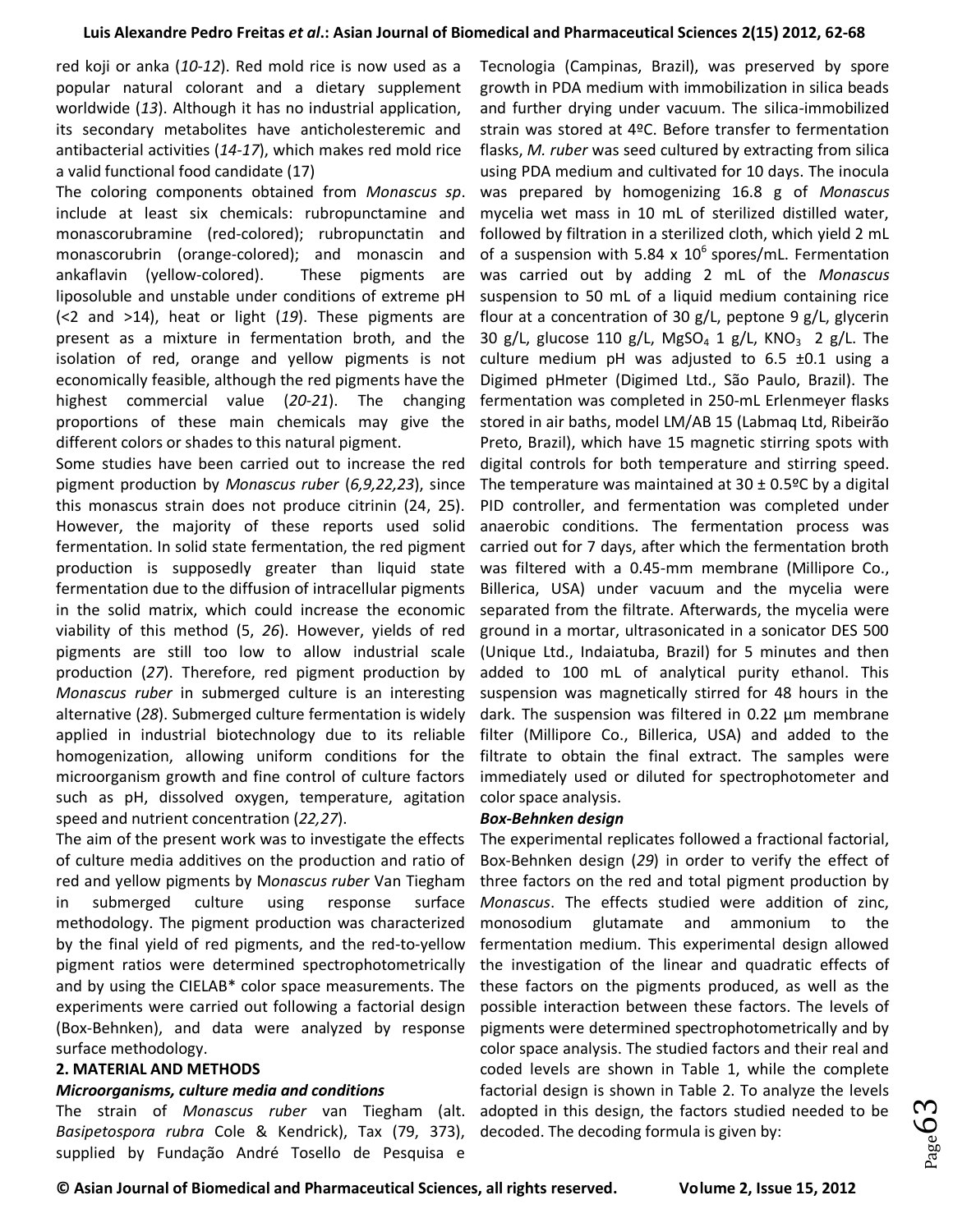## **Luis Alexandre Pedro Freitas** *et al***.: Asian Journal of Biomedical and Pharmaceutical Sciences 2(15) 2012, 62-68**

$$
Code d \cdot Variable = \frac{\text{Cncoded} \cdot value - 0.5 \times \text{Qigh} \cdot value + low \cdot value}{0.5 \times \text{Qigh} \cdot value - low \cdot value}
$$
\n[1]

Some of the effects were modeled by a response function applied as a quadratic equation, fitted by response surface methodology as given below:

 $7 - 1 - 2$   $-8 - 1 - 3$   $-9 - 2 - 3$ 2  $6 - 3$ 2  $Y_i = A_o + A_1 X_1 + A_2 X_2 + A_3 X_3 + A_4 X_1^2 + A_5 X_2^2 + A_6 X_3^2 + A_7 X_1 X_2 + A_8 X_1 X_3 + A_9 X_2 X_3$ 

$$
[2]
$$

| <b>Factors</b>                     | Levels |             |    |  |
|------------------------------------|--------|-------------|----|--|
|                                    | $+1$ 0 |             | -1 |  |
| ZnSO <sub>4</sub> , Zn $(g/L)$     |        | $0.8$ 0.4 0 |    |  |
| Monosodium glutamate, MSG (g/L) 10 |        | -5          |    |  |
| Ammonium, $NH_4^+$ (g/L)           |        |             |    |  |

**Table 1 – Investigated factors and their levels in culture media**

| Exp.           | Zn           | <b>MSG</b>   | $NH_4^+$     |
|----------------|--------------|--------------|--------------|
| $\mathbf{1}$   | $^{\rm -1}$  | $-1$         | 0            |
| $\overline{2}$ | $\mathbf{1}$ | $-1$         | 0            |
| 3              | $-1$         | $\mathbf{1}$ | 0            |
| 4              | $\mathbf{1}$ | $\mathbf{1}$ | 0            |
| 5              | $-1$         | 0            | $^{\rm -1}$  |
| 6              | $\mathbf 1$  | 0            | $-1$         |
| 7              | $-1$         | 0            | $\mathbf 1$  |
| 8              | $\mathbf{1}$ | 0            | $\mathbf{1}$ |
| 9              | 0            | $-1$         | $-1$         |
| 10             | 0            | $\mathbf{1}$ | $^{\rm -1}$  |
| 11             | 0            | $-1$         | $\mathbf{1}$ |
| 12             | 0            | $\mathbf{1}$ | 1            |
| 13             | 0            | 0            | 0            |
| 14             | 0            | 0            | O            |
| 15             | 0            | 0            | 0            |

**Table 2. Experimental design using the Box-Behnken method.**



**Figure 1 - Response surface of P<sup>R</sup> as a function of: a) MSG and Zn; b) NH<sup>4</sup> and Zn.**

where  $Y_i$  = dependent variable,  $X_1$  = Zinc;  $X_2$  = Monosodium glutamate;  $X_3 =$  ammonium; and  $A_i =$ polynomial coefficients.

The results were analyzed by multiple regression methods using the module Visual General Linear Model (VGLM) of the software Statistica 7 (Statsoft Inc., Tulsa, USA).

#### *Pigment measurement*

The determination of yellow and red pigments present in the extracts was made spectrophotometrically in a UV spectrophotometer model M330 (Camspec Co., Leeds, UK). Red pigment production was determined by measuring the units of absorbance per AU/cm. As shown in this table,  $P_R$  values ranged from 0.61 to 3.89 at the wavelength of 500 nm (*9*). The ratio of red to yellow pigments in the extract was proportional to the ratio of absorbencies in the wavelengths of 500 and 400 nm, respectively (*19,21,23*).

#### *Color measurement*

The color space indexes  $L^*a^*b^*$  were measured by a "Cromameter" CR 200 colorimeter (Minolta Co. Ltd., Osaka, Japan). A 50 x 50 mm double layered white cotton cloth was submerged in 20 mL of the fermentation broth extract at 25°C for five minutes. The cloth was dried under a controlled 20 l/min air flow at room temperature. The procedure was repeated twice. The L\*a\*b\* values were determined according to the CR200 manufacturer instructions. The CR 200 was calibrated with a standard white plate CR A44 (Minolta Co. Ltd., Osaka, Japan) at the start of each session. The parameters of color space were measured in duplicate samples using an observer angle of  $0^{\circ}$  and a measurement surface of 8 x 8 mm.

## **3. RESULTS AND DISCUSSION**

The resulting red pigment production for this factorial design experiment was analyzed using the response surface technique (*29*). The optical densities of red pigments produced are given in units of absorbance per ml,  $P_R$ , in Table 3. As shown in this table,  $P_R$  values ranged from 0.61 to 3.89 AU/cm. However, as the culture media (50 ml) was extracted with 100 ml of ethanol, a dilution factor of 3 should be considered to compare our results with data of other authors, giving 1.83 to 11.67 AU/cm. Previously, 1 O.D. unit was considered to correspond to 15 mg/l of red pigments at 480 nm (*22*). However, the diversity of fermentation conditions makes comparison a difficult task as the concentrations of pigments are lower in submerged cultures than in solid state fermentation.

 $_{\rm Page}$ 64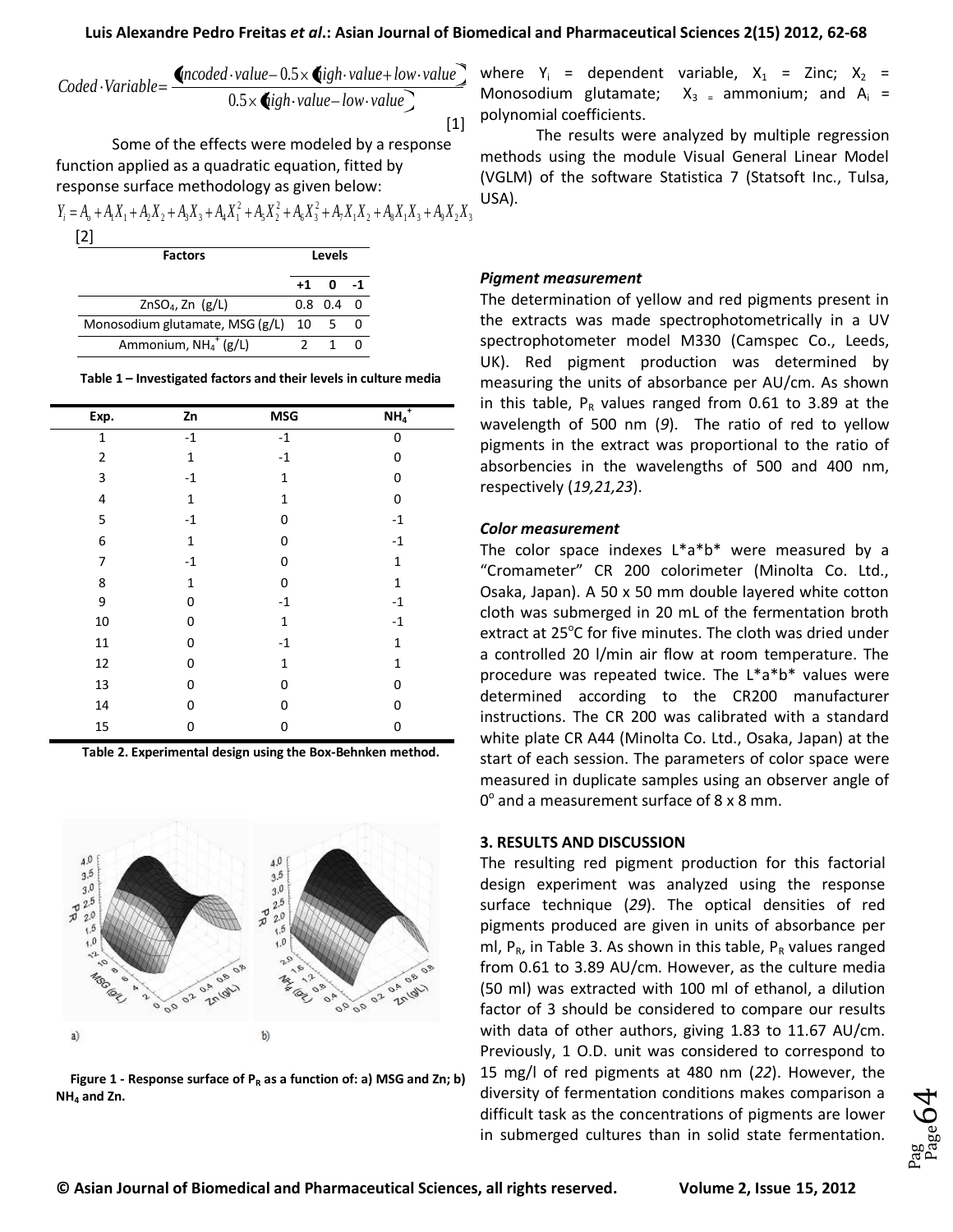## **Luis Alexandre Pedro Freitas** *et al***.: Asian Journal of Biomedical and Pharmaceutical Sciences 2(15) 2012, 62-68**

For example, 25 O.D. units per gram of dry fermented substrate was achieved using jackfruit seeds as a substrate (*6*). The surface plots of red pigment production,  $P_R$ , represented by optical density at 500 nm are shown in Figure 1. The AU/cm readings for different zinc and ammonium contents are shown in Figure 1a. The absorbency at 500 nm increased with the addition of zinc until it reached a maximum level and then started to decrease. However, the surface analysis indicates that the red pigment production was not affected by the ammonium content in the culture media. The effect of monosodium glutamate addition on red pigment production is shown in Figure 1b. This figure presents the surface plot of AU/cm at 500 nm as a function of MSG and ZnSO4 content. The greatest red pigment production is achieved with intermediary Zn levels, whereas the addition of MSG appears not to have an effect on pigment production. Based on these two surface plots, the only factor affecting the red pigment production was the ZnSO<sup>4</sup> content in culture media.

| Exp.         | Zn  | <b>MSG</b> | $NH_4^+$       | $P_R$ | $P_T$ | $A_{R\underline{/Y}}$ | $a*/b*$ | L*   |
|--------------|-----|------------|----------------|-------|-------|-----------------------|---------|------|
| $\mathbf{1}$ | 0   | 0          | 1              | 1.20  | 3.14  | 0.62                  | 0.35    | 69.7 |
| 2            | 0.8 | 0          | 1              | 2.14  | 4.73  | 0.82                  | 0.70    | 62.7 |
| 3            | 0   | 10         | 1              | 1.06  | 2.44  | 0.77                  | 0.43    | 66.3 |
| 4            | 0.8 | 10         | 1              | 2.24  | 2.24  | 0.91                  | 0.66    | 65.1 |
| 5            | 0   | 5          | 0              | 0.61  | 1.42  | 0.75                  | 0.47    | 75.7 |
| 6            | 0.8 | 5          | 0              | 1.15  | 2.75  | 0.72                  | 0.43    | 70.3 |
| 7            | 0   | 5          | 2              | 1.28  | 3.06  | 0.72                  | 0.44    | 62.0 |
| 8            | 0.8 | 5          | 2              | 2.41  | 5.22  | 0.86                  | 0.72    | 65.0 |
| 9            | 0.4 | 0          | 0              | 3.51  | 7.26  | 0.83                  | 0.76    | 58.7 |
| 10           | 0.4 | 10         | 0              | 2.79  | 5.73  | 0.90                  | 0.70    | 58.2 |
| 11           | 0.4 | 0          | 2              | 3.89  | 7.24  | 0.88                  | 1.29    | 46.3 |
| 12           | 0.4 | 10         | $\overline{2}$ | 2.80  | 6.24  | 0.81                  | 0.67    | 61.4 |
| 13           | 0.4 | 5          | 1              | 2.65  | 5.88  | 0.92                  | 1.02    | 61.6 |
| 14           | 0.4 | 5          | 1              | 3.08  | 6.94  | 0.80                  | 0.91    | 56.0 |
| 15           | 0.4 | 5          | $\mathbf{1}$   | 2.62  | 4.26  | 0.68                  | 0.76    | 68.8 |

**Table 3 - Characteristics of extracts containing the pigments**

The total pigment,  $P_T$ , was obtained by the summation of O.D. measurements at the wavelengths of 400, 470 and 500 nm (Table 3 and Figures 2a and 2b). The  $P_T$  varied from 1.42 to 7.26 AU/cm, but after application of the dilution factor, they represent values of 4.26 to 21.78 AU/cm. It means that varying the experimental conditions  $P_T$  could be multiplied by a factor of 5.1. The surface plots of  $P_T$  as a function of ammonium and ZnSO<sub>4</sub> or MSG and ZnSO<sup>4</sup> concentrations are shown in Figures 2a and 2b, respectively. The shapes of these surfaces indicate that the characteristics of total pigment production were very similar to those of red pigment because in both cases, the curved behavior of the response surfaces indicates maximum pigment production at intermediate concentrations of zinc sulfate.



#### **Figure 2 - Response surface of P<sup>T</sup> as a function of: a) MSG and Zn; b) NH<sup>4</sup> and Zn.**

This observation is confirmed by the analysis of variance (ANOVA) on the experimental data of  $P_R$  and  $P_T$ . The ANOVA showed that ZnSO<sub>4</sub> affected  $P_R$  with a 5% significance, whereas the squared term of the Zn content influenced pigment production at a significance level of 0.1%, as shown in Table 4. The same statistical result was found for  $P_T$ , with the effects of Zn and its squared term significant at 5% and 0.1%, respectively. However, in the  $\blacksquare$  case of P<sub>T</sub>, the ammonium concentration also influenced production, but with a significance level of 10%. The MSG content did not significantly influence either the  $P_R$  or the  $P_T$ . The best fits of response surface equations were obtained by multiple regression analysis considering only the significant factors. Equations 3 and 4 were obtained for  $P_R$  and  $P_T$  with  $R^2$  = 0.712 and 0.936, respectively.

$$
P_R = 2.59 + 0.47 \left( \frac{Zn - 0.4}{0.4} \right) - 1.29 \left( \frac{Zn - 0.4}{0.4} \right) \times \left( \frac{Zn - 0.4}{0.4} \right)^{5}
$$
  

$$
P_T = 2.65 + 0.61 \left( \frac{Zn - 0.4}{0.4} \right) - 1.80 \left( \frac{Zn - 0.4}{0.4} \right) \times \left( \frac{Zn - 0.4}{0.4} \right) \quad [4]
$$

| Facto                        | $P(P_R)$              | $P(P_T)$               | $P(A_{R/Y})$      | $P(a*/b*)$              | P (L*)             |
|------------------------------|-----------------------|------------------------|-------------------|-------------------------|--------------------|
| r                            |                       |                        |                   |                         |                    |
| Zn                           | 0.022571*             | $0.021211*$            | 0.15595           | 0.120821                | 0.489318           |
| $Zn^2$                       | $0.000154*$<br>$\ast$ | $0.000074**$<br>$\ast$ | 0<br>0.30822<br>3 | $0.007413***$<br>$\ast$ | 0.029774<br>$\ast$ |
| <b>MSG</b>                   | 0.327845              | 0.223271               | 0.41411<br>9      | 0.204781                | 0.386108           |
| MSG <sup>2</sup>             | 0.185296              | 0.161127               | 0.49769<br>7      | 0.898567                | 0.178017           |
| NH <sub>A</sub>              | 0.183427              | 0.128769               | 0.80548<br>5      | 0.144055                | 0.106002           |
| NH <sub>4</sub> <sup>2</sup> | 0.666764              | 0.674717               | 0.72094<br>9      | 0.718423                | 0.513675           |
| Zn*<br><b>MSG</b>            | 0.822440              | 0.788491               | 0.76566           | 0.715050                | 0.590713           |
| $Zn *$<br>NH <sub>4</sub>    | 0.697181              | 0.738978               | 0.41336<br>5      | 0.349987                | 0.447788           |
| MSG<br>$*NH4$<br>Error       | 0.928871              | 0.940912               | 0.49567<br>7      | 0.131163                | 0.186929           |

**Table 4. Analysis of variance (ANOVA). Significance levels: \*5%, \*\*0.05%, \*\*\*0.001%, \*\*\*\*1%**

Page<sup>O</sup>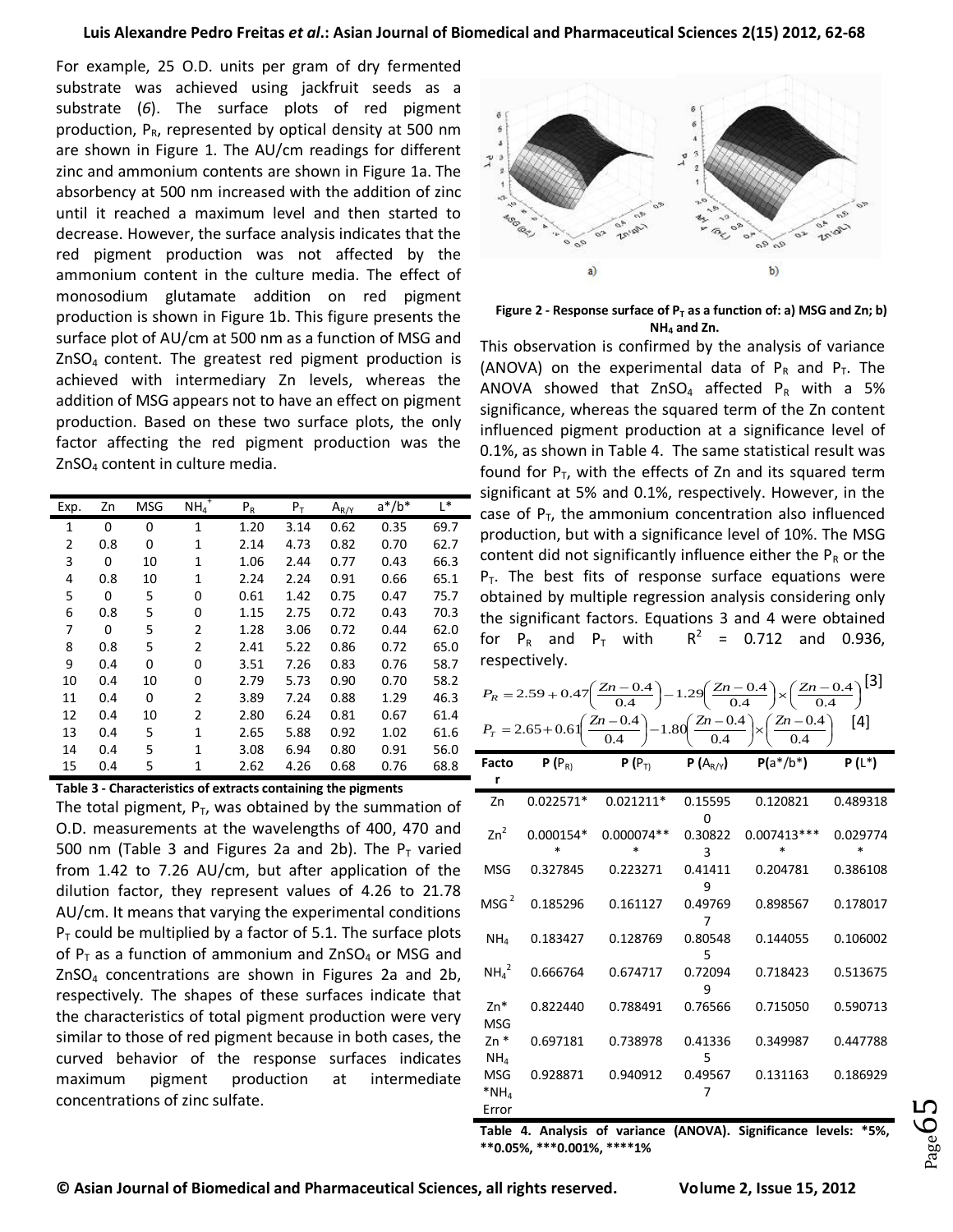#### **Luis Alexandre Pedro Freitas** *et al***.: Asian Journal of Biomedical and Pharmaceutical Sciences 2(15) 2012, 62-68**

The proportion of red-to-yellow pigments was also been evaluated by the ratio of the respective absorbance measurement at 500 and 400 nm,  $A_{R/Y}$ . The values obtained for this ratio following the Box-Behnken experimental design are shown in Table 3. The surface plots in Figures 3a and 3b show the ratios as functions of ammonium, zinc and MSG contents in culture media. The surface in Figure 3a again indicates a curved or quadratic effect of zinc addition on  $A_{R/Y}$ , whereas there is an increase in this ratio with increasing addition of MSG. The same zinc effect is shown in Figure 3b, but the effect of ammonium seems to be more complex and interactive with zinc. However, the ANOVA performed on  $A_{R/Y}$  data proved that none of these factors affected  $A_{\rm R/Y}$  at a 5%

significance level, as shown in Table 4. Nevertheless, this statistical result does not indicate that zinc, ammonium and MSG do not affect *Monascus* pigment color, but rather that within the range of concentrations used in this study, the variability of the process was larger than the linear, quadratic and interaction effects of the factors. The negligible effects of these three factors on the  $A_{\rm R/Y}$ ratio indicates that the coloring quality of the pigments produced were not influenced by these additives. This is a positive finding because these results indicate that using the conditions applied in this experiment, the red pigment production may be improved without compromising pigment quality.



**Figure 3 - Response surface of AR/Y as a function of: a) MSG and Zn; b) NH<sup>4</sup> and Zn.**

From the standpoint of food colorants, *Monascus* products are better characterized by a color space criterion (*30*). The CIE (*Commission Internationale d'Eclairage*) L\*a\*b\* (CIELAB) is one the most complete and accepted color space systems, with the main advantages of this system being the thorough description of colors visible to human eye and theoretical independence of L\*a\*b\* from the measuring device.

The values of the  $a^*/b^*$  ratio for the 15 experiments performed in this study are presented in Table 3. The response surfaces for a\*/b\* are shown in Figures 4a and 4b. Figure 4a presents the surface plot of  $a^*/b^*$  as a function of MSG and  $ZnSO_4$  contents in culture media. The surface indicates a non-linear effect of zinc on the a\*/b\* ratio. The a\* and b\* coordinates of the CIELAB represent the color positions between red and green as well as between yellow and blue, respectively. Positive values of a\* indicate red, whereas the negative values represent green. The b\* negative values correspond to blue, and the positive values indicate yellow. This indicates that high positive values of the ratio a\*/b\* correspond to predominantly red coloring, as desired for *Monascus* pigments. Figure 4b also presents the a\*/b\* response surface as functions of ammonium and Zn contents. The most important effect observed here is a quadratic

increase in red pigment production with Zn addition. In both Figures 4a and 4b, the effects of MSG and ammonium seem to be insubstantial. This finding was confirmed by the ANOVA on a\*/b\* data, shown in Table 4, which verifies that the only significant effect, at a 1% level, was the squared term of  $ZnSO<sub>4</sub>$  content. It can also be asserted that the pigments obtained with intermediary Zn content had the highest quality when considering red pigment production as the final goal. Equation 5 was fitted to a\*/b\* data by multiple regression, taking into account only the significant terms and resulting in a correlation coefficient of  $R^2$  = 0.865.

$$
a* / b* = 0.0896 - 0.3508 \left(\frac{Zn - 0.4}{0.4}\right) \times \left(\frac{Zn - 0.4}{0.4}\right)
$$
 [5]  

$$
\begin{array}{r} \n \begin{array}{r} 14 \\
\uparrow 2 \\
12 \\
\downarrow 0\n \end{array} \\
\n \begin{array}{r} \n \begin{array}{r} 14 \\
\uparrow 2 \\
\downarrow 0\n \end{array} \\
\n \begin{array}{r} \n \begin{array}{r} 14 \\
\uparrow 2 \\
\downarrow 0\n \end{array} \\
\n \begin{array}{r} \n \begin{array}{r} 14 \\
\uparrow 2 \\
\downarrow 0\n \end{array} \\
\n \begin{array}{r} \n \begin{array}{r} 14 \\
\uparrow 2 \\
\downarrow 0\n \end{array} \\
\n \begin{array}{r} \n \begin{array}{r} 14 \\
\uparrow 2 \\
\downarrow 0\n \end{array} \\
\n \end{array} \\
\n \begin{array}{r} \n \begin{array}{r} 14 \\
\uparrow 2 \\
\downarrow 0\n \end{array} \\
\n \end{array} \\
\n \begin{array}{r} \n \begin{array}{r} 14 \\
\uparrow 2 \\
\downarrow 0\n \end{array} \\
\n \end{array} \\
\n \begin{array}{r} \n \begin{array}{r} 14 \\
\uparrow 2 \\
\downarrow 0\n \end{array} \\
\n \end{array} \\
\n \begin{array}{r} \n \begin{array}{r} 14 \\
\uparrow 2 \\
\downarrow 0\n \end{array} \\
\n \end{array} \\
\n \end{array}
$$

**Figure 4 - Response surface of a\*/b\* as a function of: a) MSG and Zn; b) NH<sup>4</sup> and Zn.**

**© Asian Journal of Biomedical and Pharmaceutical Sciences, all rights reserved. Volume 2, Issue 15, 2012**

 $P_{\rm age}$ 66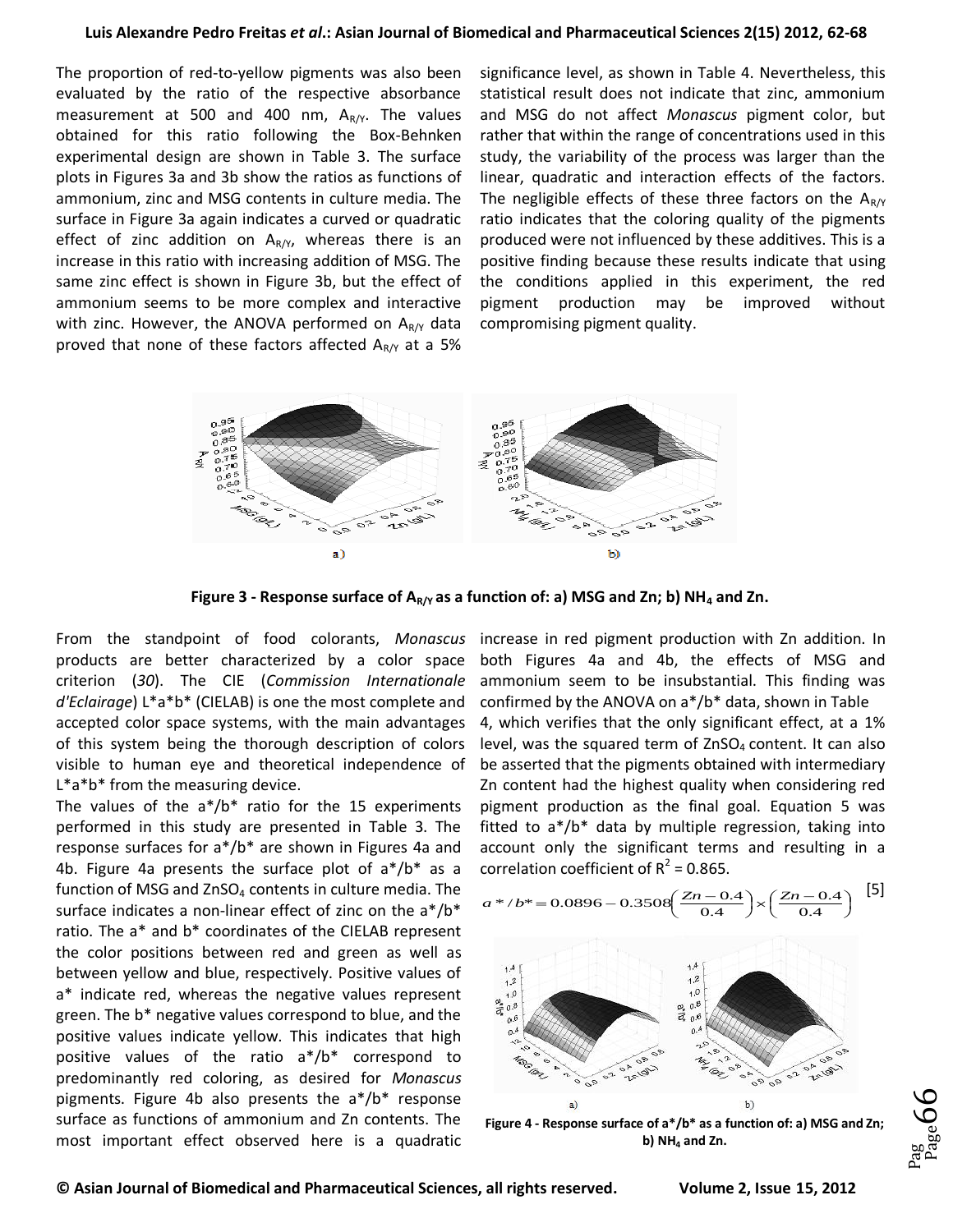An equally important parameter in this experiment is the lightness of the color. The L\* values for the *Monascus* pigments obtained in different culture media varied from 46.3 to 75.7 and are shown in Table 3. The lightness L\* may vary from zero (black) to 100 (diffuse white), with lower values corresponding to darker colors. The response surfaces of L\* as function of zinc, ammonium and MSG contents are shown in Figures 5a and 5b. Figure 5a shows the surface of L\* as a function of MSG and Zn contents in culture media. The non-linear (quadratic) effect of Zn on the lightness of pigment can be clearly observed, with lowest lightness values for intermediate Zn concentrations. This result indicates that intermediary amount of  $ZnSO_4$  added to the media may impart a darker red color to the *Monascus* pigments. However, the Zn effects shown in Figures 5a and 5b reveal similar trends, while both MSG and ammonium did not seem to cause any change in lightness. The ANOVA on L\* data, shown in Table 4, demonstrate that the square of the Zn concentration influenced L\* at a 5% significance level. On the contrary, the MSG and ammonium levels did not have any significant influences on L\*. The equation resulting from multiple regression fitting, considering only the significant factors and obtained with  $R^2$  = 0.812 is given by Equation 6.



**Figure 5 - Response surface of L\* as a function of: a) MSG and Zn; b) NH<sup>4</sup> and Zn.**

Color space systems, such as Hunter CIELAB, are commonly applied to assess color properties related to visual responses. In our study, the *L*, *a* and *b* followed by asterisks (\*) belongs to a tridimensional CIELAB system that is different from Hunter's. *L\**, *a\**, and *b\** relationships are nonlinear and simulate response of the eye. As a consequence, any perceptual color differences are correlated to the [Euclidean distance](http://en.wikipedia.org/wiki/Euclidean_distance) between two colors in the *L\*a\*b\** space. Furthermore, characteristics of extracts, as shown in Table 3, prove that higher pigment production together with best color quality ( $P_T = 3.9$ ,  $A_{R/Y} =$ 0.88,  $a^{*}/b^{*} = 1.29$  and L = 46.3) was achieved in experiment 11, with intermediary Zn and higher  $NH<sub>4</sub>$ levels.

For industrial purposes, it is important to increase the overall pigment production as well as to selectively increase the proportion of red pigments. To verify the best conditions with which to obtain both high pigment production and adequate color characteristics, a Box-Behnken experimental design was applied. This factorial design approach presents the advantage of being able to show interactions between variables and reducing the number of experiments.

The culture media used was based on the nutrients employed in a large number of studies concerned with *Monascus* liquid fermentation. Commonly used media were composed of glucose, peptones, methionine,  $NH_4NO_3$ , K<sub>2</sub>HPO<sub>4</sub>, KH<sub>2</sub>PO<sub>4</sub>, MgSO<sub>4</sub>, KCl, FeSO<sub>4</sub>, ZnSO<sub>4</sub>, MnSO4, monosodium glutamate, aminoacids and dicarboxylic acids (*28, 30*), Based on a literature survey and on our preliminary experiments using several combinations of these nutrients, agitation and aeration, the culture media chosen was composed of rice flour at a concentration of 30 g/L, peptone 9 g/L, glycerin 30 g/L, glucose 110 g/L, MgSO<sub>4</sub> 1 g/L, KNO<sub>3</sub> 2 g/L at a pH of 6.5. Both anaerobic conditions and monosodium glutamate were found to reduce the citrinin production (*22*). Ammonium stimulated the cell growth and zinc increased the red pigment production (*15*). The fermentation was performed at 37°C with moderate stirring but without aeration. Zinc sulfate, ammonium and monosodium glutamate were used as additives in varying concentrations according to the Box-Behnken experimental design.

The increase in *Monascus* pigment production in submerged culture due to low zinc content in culture media was first reported (*15*). The authors also observed an increase in pigment production in solid state fermentation with zinc addition. In both cases, the pigment production decreased above a certain value of zinc addition, and the optimum zinc concentration for submerged culture was 5 x  $10^{-4}$  M. In our study, the weight of zinc sulfate added to the fermentation media corresponded to zero (level -1), 1.39 x  $10^{-3}$  M (level 0) and 2.78 x  $10^{-3}$  M (level +1). The value of zinc content for optimum pigment production in our experiments could be obtained by direct derivation of Equations 3 and 4. This derivation resulted in ZnSO<sub>4</sub> values of 0.47 g/L (1.63 x 10<sup>-3</sup> M) and 0.46 g/L (1.60  $\times 10^{-3}$  M) for P<sub>R</sub> and P<sub>T</sub>, respectively, which indicates that maximum productions of both red and total pigment could be achieved at approximately the same Zn concentration.

#### **4. CONCLUSION**

Based on the optical densities observed at 400 and 500 nm, as well as on color space characterization for all 15